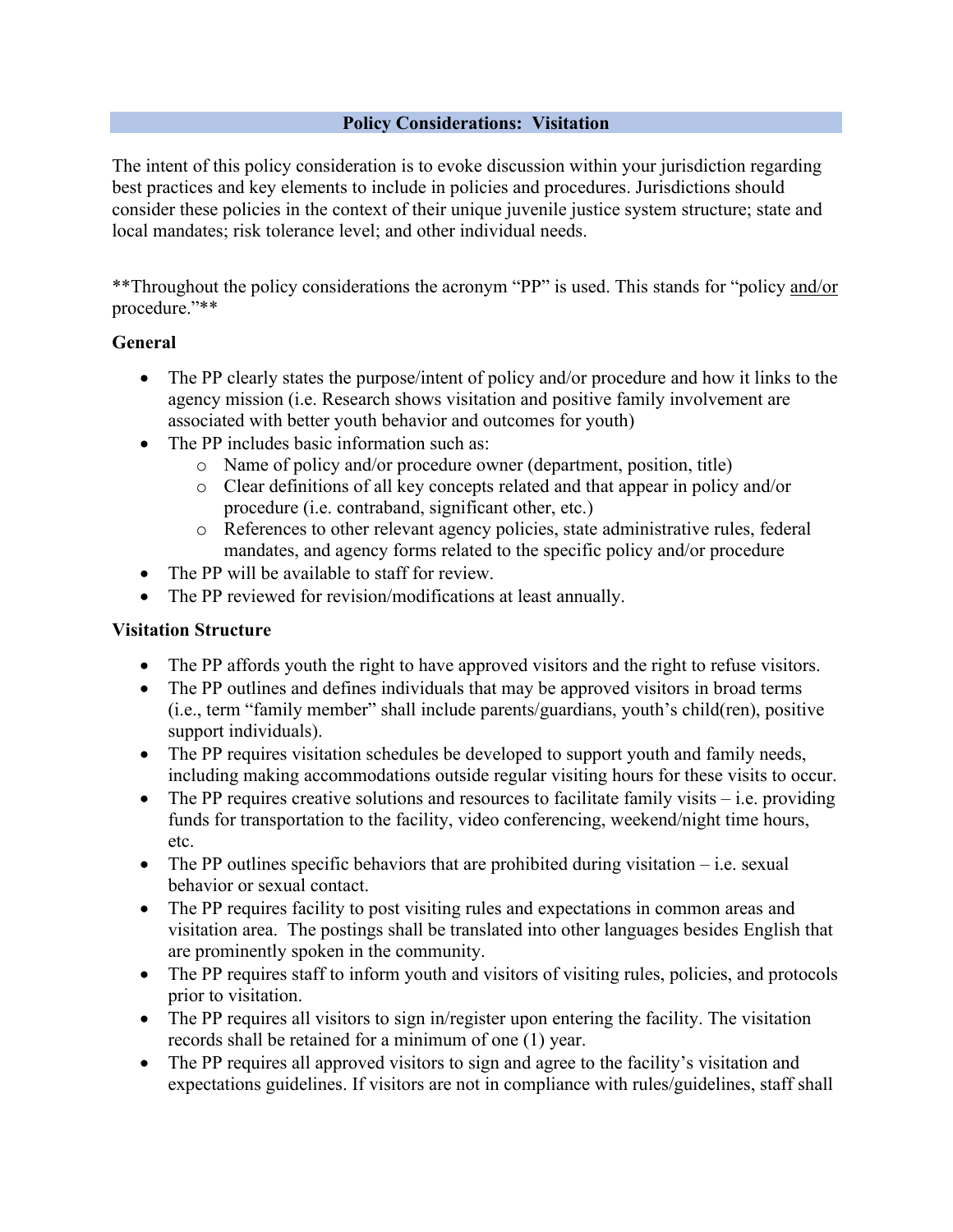provide assistance to resolve issue (i.e. providing clothing to visitor in unacceptable clothing).

- The PP requires adult visitors to show a picture identification upon entry into facility.
- The PP requires that visitation areas are set up in way that allows for communication and an opportunity for appropriate physical contact (unless a specific security risk exists).
- The PP requires each facility to have a location available for legal visits that will honor the attorney-client privilege (i.e. privacy).
- The PP allows attorneys/legal counsel to bring in materials that assist them in representing their clients (for example, legal files, laptops, etc.).
- The PP requires each facility to have a location available which is appropriate for small children or younger visitors, as needed.
- The PP require the facility to provide family friendly activities for young visitors and provide materials to engage youth and families (i.e. books, games, and interactive toys).
- The PP requires children under the age of 18 to be directly supervised during visitation by an approved adult.
- The PP prohibits staff from using personal cell phones to facilitate visitation.
- The PP requires staff to accommodate families who English is their second language i.e. accessing interpretive services, allowing translators to accompany family during visit, etc.
- The PP describes procedures for special visits  $-$  i.e., visits occurring outside of defined visitation hours, supports visits (virtual) between youth and incarcerated family member.

## **Approving Visitors**

- The PP allows visitation from approved individuals including but not limited to: Parents, siblings, children, legal guardians, members of stepfamilies, surrogate parents, extended family members, lawyers, non-family community members (supports), etc.
- The PP broadly defines the term "family". The PP allows youth and families to define who is considered "family."
- The PP assigns a specific staff member(s) or team of individuals for reviewing, modifying, and approving list of visitors.
- The PP describes process and criteria considered when approving visitors.
- The PP requires an updated list of approved visitors to be maintained (indicates by whom and where this list will be housed).

# **Monitoring Visitation**

- The PP directs staff to treat families with respect and dignity while monitoring the visiting room.
- The PP requires all visitors to be properly screened as per agency/facility policy (i.e. pass) through the metal detector) and all belongings be secured in an individual locker.
- The PP state that visitors and their belongings may be subject to search prior to the visit.
- The PP requires staff to monitor all visits in person (i.e. cameras may supplement this supervision but must not replace in-person monitoring).
- The PP limits the number of visitors in the visiting room at one time and/or limits the number of visitors any youth can have at one time (for example: three individuals per youth).